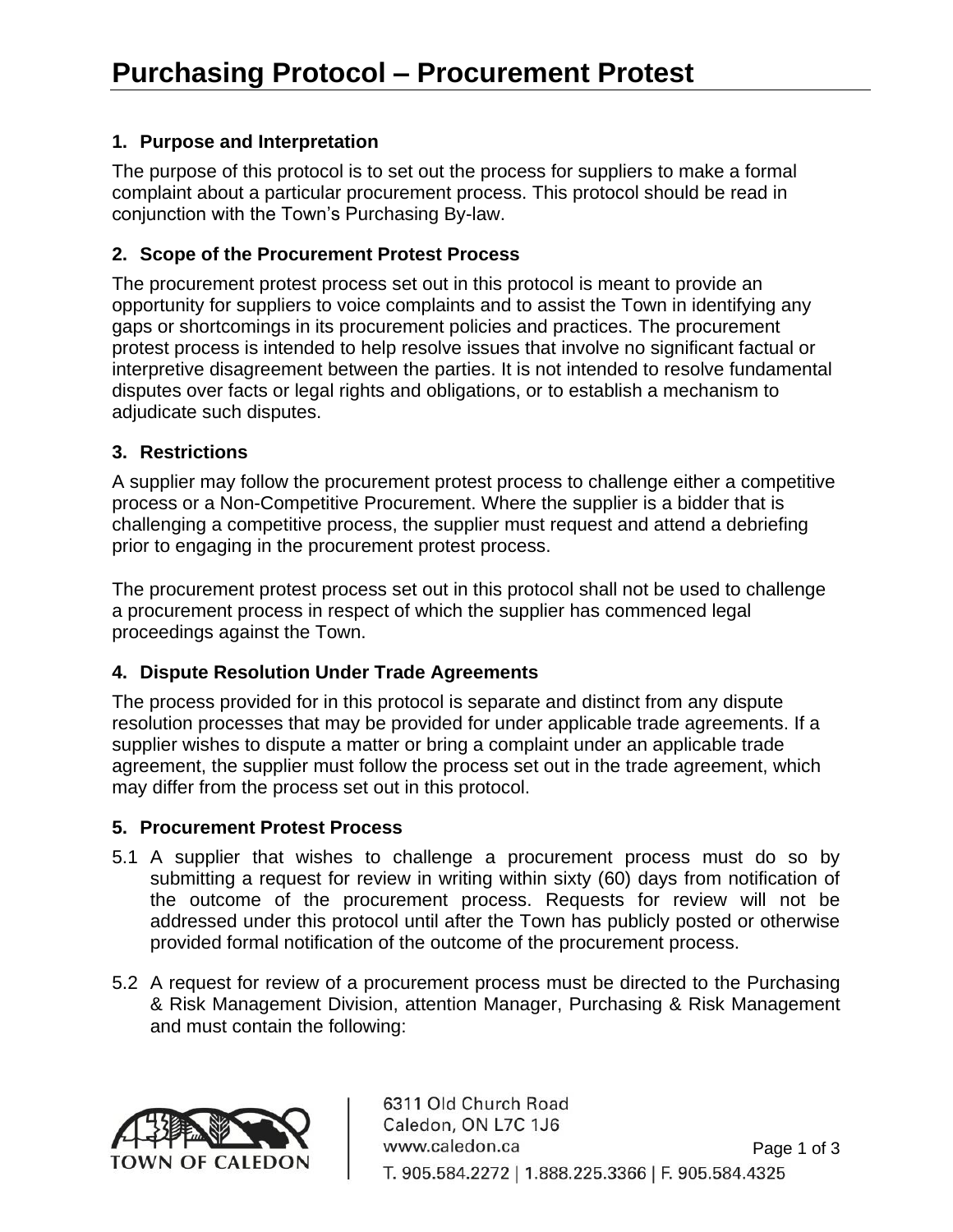- a clear statement as to which procurement the supplier wishes to challenge;
- a clear explanation of the supplier's concerns with the procurement, including specifics as to why it disagrees with the procurement process or its outcome; and
- the supplier's contact details, including name, telephone number and email address.
- 5.3 Within five (5) business days from receiving the supplier's request for review, the Purchasing Division will send an initial response to acknowledge receipt and indicate the date by which the Town will provide the supplier with a formal response. In general, the Town will endeavor to make a determination and provide a formal response within twenty (20) business days from receipt of the supplier's request for review.
- 5.4 Purchasing will conduct an initial review of the supplier's request for review and will consult with all Department staff involved in the procurement process in order to compile any background information and documentation relevant to the procurement process and the supplier's concerns.
- 5.5 Purchasing will submit the supplier's request for review and the compiled background information and documents to the Procurement Review Committee (the "PRC"). The PRC is established in accordance with the Purchasing By-law.
- 5.6 The PRC will convene a meeting to review and consider the supplier's request for review and all internally compiled background information and documents. The PRC may seek any additional information it requires and may consult with other staff, legal counsel or other advisors, as necessary.
- 5.7 Upon completion of its review, the PRC will make a determination and issue a response to the supplier as follows:
	- (a) If the PRC finds that the supplier's rationale for requesting a review of the procurement process does not have merit, then it will issue a response to the supplier indicating that the PRC has reviewed its concerns and providing reasons for its determination; or
	- (b) If the PRC finds that the supplier's concerns in respect of the procurement process have merit, then it will further determine the appropriate resolution to the matter. In making its determination, the PRC may consider any factors it considers relevant, including:
		- whether the complainant participated in the procurement process or was prevented from doing so;